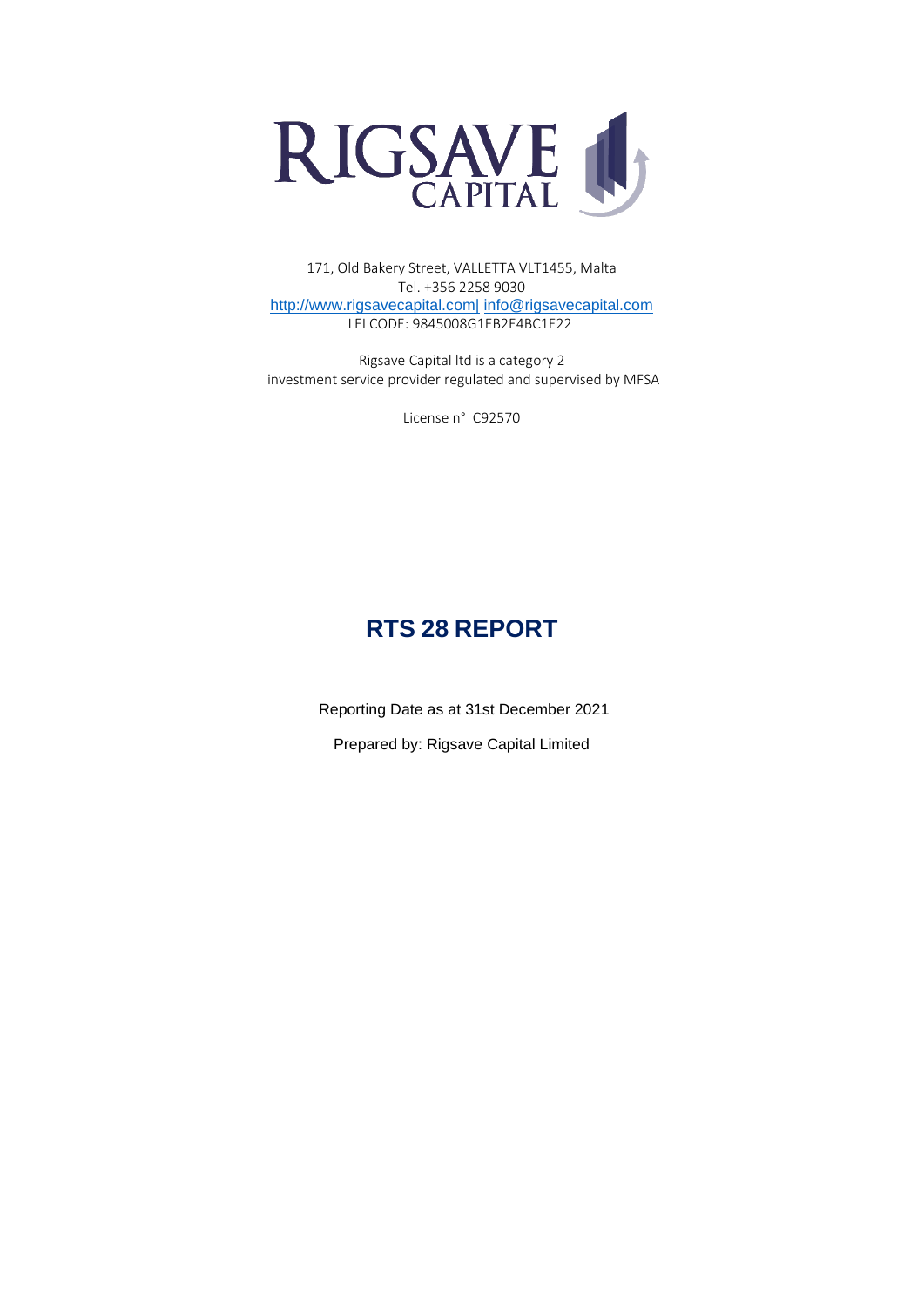## <span id="page-1-0"></span>**Index**

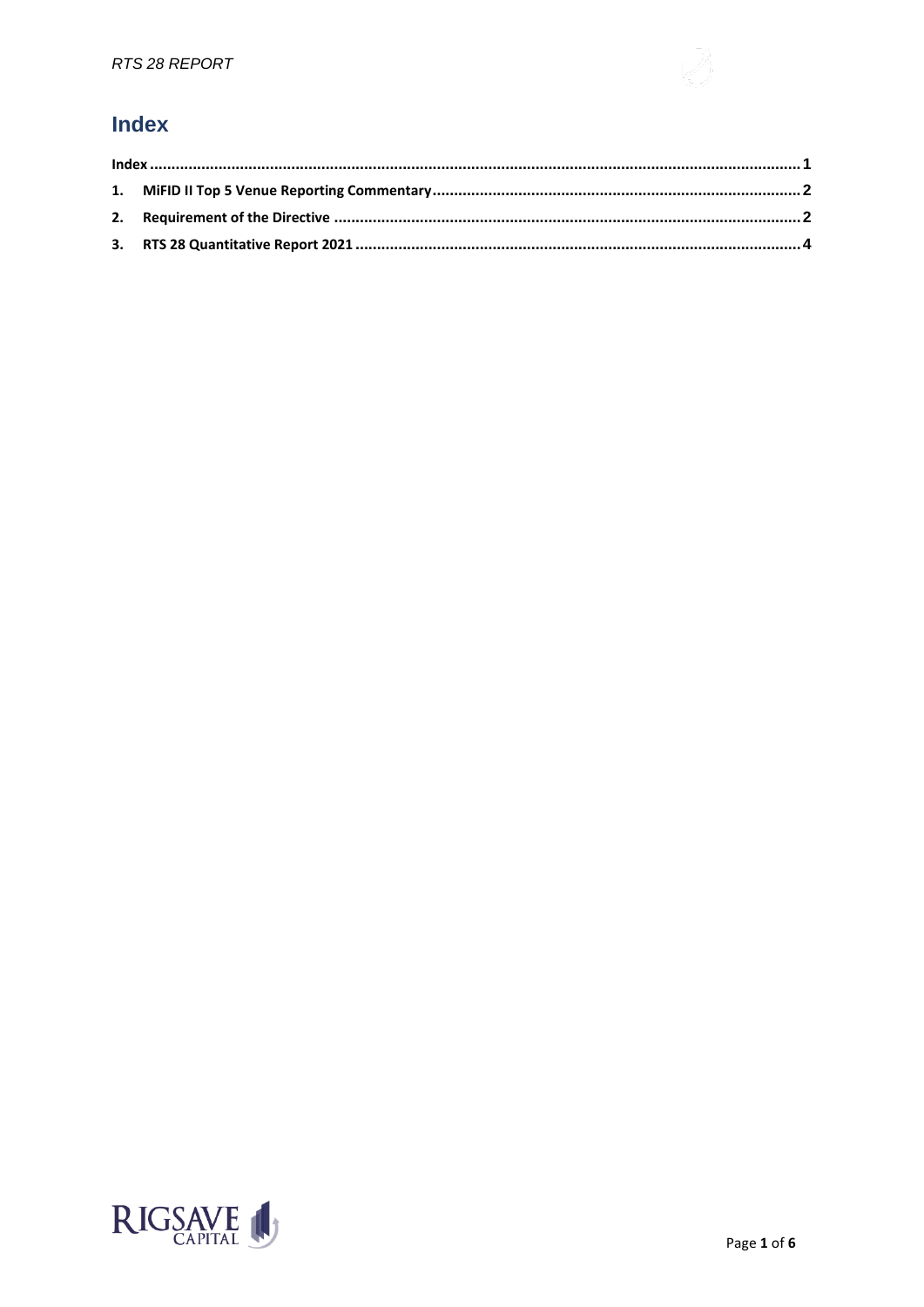

## <span id="page-2-0"></span>**1. MiFID II Top 5 Venue Reporting Commentary**

The Markets in Financial Instruments Directive - MiFID II mandates that investment firms, as part of their best execution obligations, report their top five venues for all trading on behalf of clients. Firms are required to make an annual public disclosure detailing these order routing practices for retail and professional clients across all asset classes.

### <span id="page-2-1"></span>**2. Requirement of the Directive**

Best execution rules are intended to protect investors by ensuring that investment firms seek the best possible result for their clients, taking into account price, costs, speed, likelihood of execution and settlement, size, nature or any other consideration relevant to the execution of the order.

For each class of financial instruments, Investment firms are to publish a summary of the analysis and conclusions they draw from their detailed monitoring of the quality of execution obtained on the execution venues where they executed all client orders in the previous year. The below commentary is applicable to all classes of financial instruments, unless otherwise specified.

(A) The relative importance the firm gave to the execution factors of price, costs, speed, likelihood of execution or any other consideration including qualitative factors when assessing the quality of execution.

Under this point of view, the relative importance of the execution factors could vary in respect of the specific asset class, under this "order of precedence"

Equity: Price of the financial instrument/Market Liquidity/Cost for executing the order Fixed Income: Yield of the financial instrument/Market Liquidity/Likelihood of order execution Derivatives traded on the stock exchange: Price of the financial instrument/Cost for executing the order/speed of execution

The quality of the execution is assessed from our side by monitoring the VWAP prices at the same time of the execution (for equities), while for fixed income the average price of the main price contributors is checked on Bloomberg as well as the "last trade prices" displayed on QMGR prices on Bloomberg

(B) Description of any close links, conflicts of interests, and common ownerships with respect to any execution venues used to execute orders

To date, no close links, conflicts of interests and common ownerships arised in respect of any execution venues.

(C) Description of any specific arrangements with any execution venues regarding payments made or received, discounts, rebates or non-monetary benefits received

Rigsave Capital Ltd has no specific arrangements with any execution venues regarding discounts, rebates or non-monetary benefits.

(D) Explanation of the factors that led to a change in the list of execution venues listed in the firm's execution policy, if such a change occurred.

Brokers/venues will be added/removed by the dealing committee, as required, and based solely on market access, liquidity provision and quality of execution.

The possibility to have a direct line to contact the counterparty in case of a mismatch on trades is a plus to achieve the quality of execution, as well as a 24h service availability to Rigsave Capital Ltd.

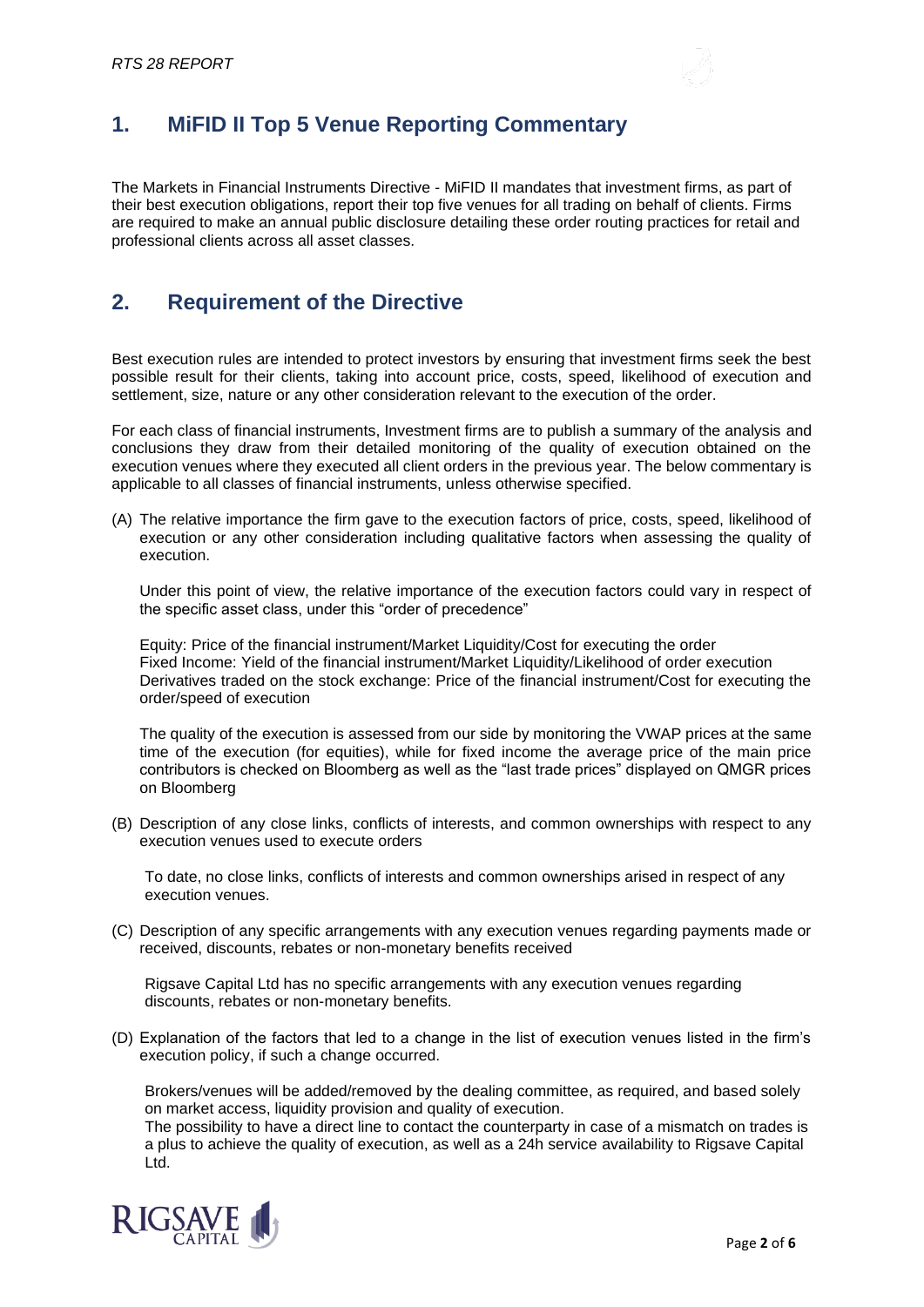(E) Explanation of how order execution differs according to client categorisation, where the firm treats categories of clients differently and where it may affect the order execution arrangements.

All Rigsave customers are categorised as Retailer or Institutional, and all orders are treated equally

- (F) Explanation of whether other criteria were given precedence over immediate price and cost when executing retail client orders and how these other criteria were instrumental in delivering the best possible result in terms of the total consideration to the client
- (G) Explanation of how the investment firm has used any data or tools relating to the quality of execution

The company uses regularly Blooomberg and Refinitiv as price source, checking carefully the market prices before routing orders to the brokers. Pre trade checks involving portfolio limits are performed using the asset management software/OMS Guardian.

(H) Explanation of how the investment firm has used output of a consolidated tape provider

#### Not applicable

The data above is based on execution data during the period from 1st January 2021 to 31st December 2021 inclusive. This new legislation requires the reporting of executed orders in three bands - passive, aggressive or directed orders for the previous year. In view that such data was not previously required and available, we are reporting such data on a 'good assumption' basis which may not be 100% correct, but reasonably correct.

The accompanying tables have been generated solely to comply with RTS28 and contain derived information that we believe to be correct. However, much of this information is not used in our operations, nor has it been verified or tested by a third party, and we cannot guarantee that it is reliable or error-free.

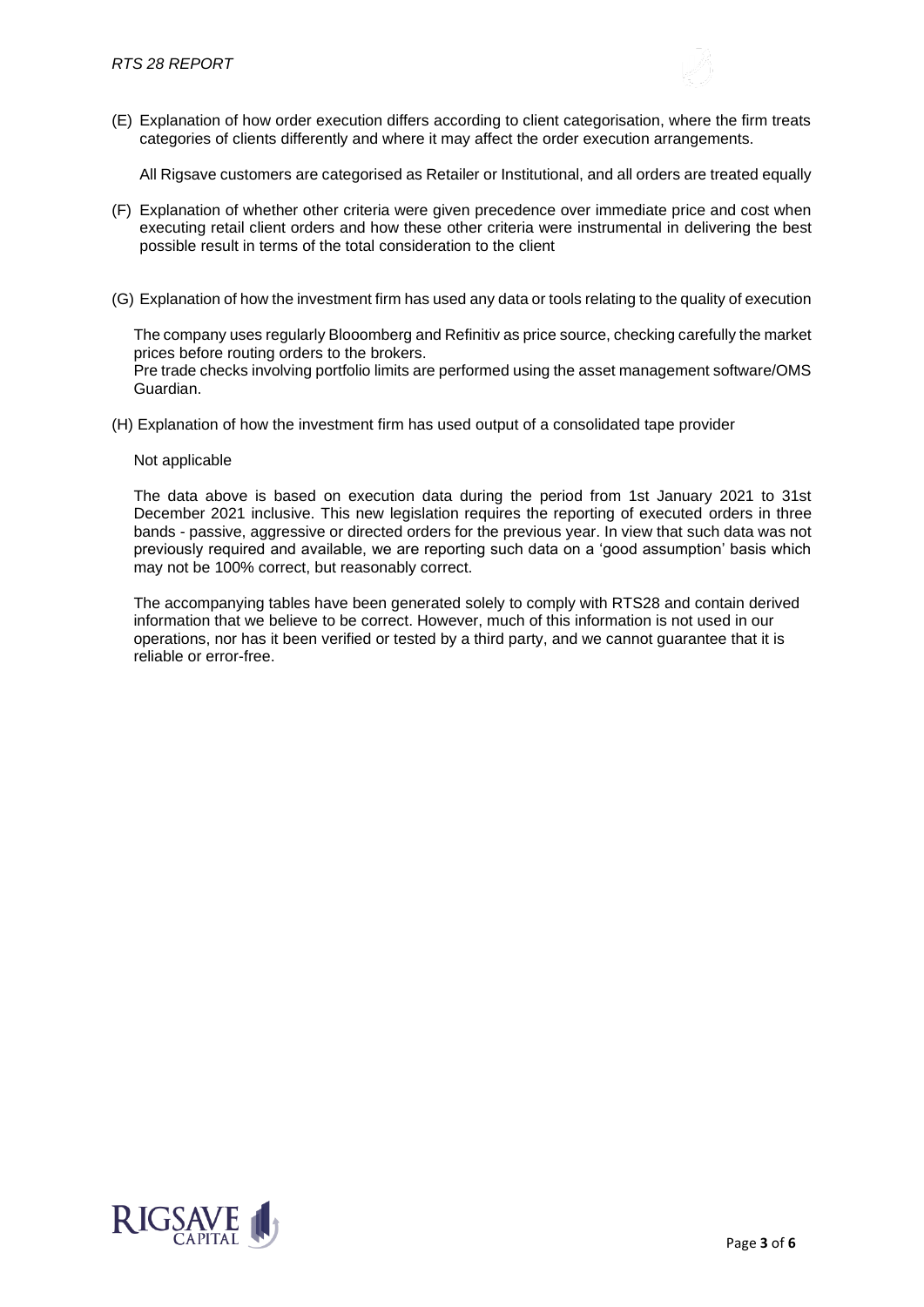

# <span id="page-4-0"></span>**3. RTS 28 Quantitative Report 2021**

| <b>Class of Client</b>                                                                       | <b>Retails Clients (Under</b><br><b>Discretionary Portfolio</b><br>Management) |                                                                                             |                                               |                   |                                  |
|----------------------------------------------------------------------------------------------|--------------------------------------------------------------------------------|---------------------------------------------------------------------------------------------|-----------------------------------------------|-------------------|----------------------------------|
| <b>Class of Instrument</b>                                                                   | <b>Equities and Depositary</b><br>receipts                                     |                                                                                             |                                               |                   |                                  |
| <b>Notification if &lt;1 average</b><br>trade per business day in the $ Y $<br>previous year |                                                                                |                                                                                             |                                               |                   |                                  |
| Top five execution venues<br>ranked in terms of trading<br>volumes (descending order)        | Proportion of volume traded<br>as a percentage of total in<br>that class       | Proportion of volume traded<br>orders executed as a<br>percentage of total in that<br>class | Percentage of passive Percentage of<br>orders | aggressive orders | Percentage of directed<br>orders |
| <b>BANCA SELLA SPA (LEI:</b><br>54930017OIUB41P86L19                                         | 100%                                                                           | 100%                                                                                        | N/A                                           | N/A               | 100%                             |

| <b>Class of Client</b>              | <b>Retails Clients (Under</b><br><b>Discretionary Portfolio</b><br>Management) |                                                     |                                     |                   |                        |
|-------------------------------------|--------------------------------------------------------------------------------|-----------------------------------------------------|-------------------------------------|-------------------|------------------------|
| <b>Class of Instrument</b>          | Debt Instruments (Bonds)                                                       |                                                     |                                     |                   |                        |
| Notification if <1 average          |                                                                                |                                                     |                                     |                   |                        |
| trade per business day in the $ Y $ |                                                                                |                                                     |                                     |                   |                        |
| previous year                       |                                                                                |                                                     |                                     |                   |                        |
| Top five execution venues           | Proportion of volume traded                                                    | Proportion of volume traded<br>orders executed as a | Percentage of passive Percentage of |                   | Percentage of directed |
| ranked in terms of trading          | as a percentage of total in                                                    | percentage of total in that                         | orders                              | aggressive orders | orders                 |
| volumes (descending order)          | that class                                                                     | class                                               |                                     |                   |                        |
| <b>BANCA SELLA SPA (LEI:</b>        | 100%                                                                           | 100%                                                | N/A                                 | N/A               | 100%                   |
| 54930017OIUB41P86L19                |                                                                                |                                                     |                                     |                   |                        |

| <b>Class of Client</b>                                                                       | <b>Retails Clients (Under</b><br><b>Discretionary Portfolio</b><br>Management) |                                                                                             |                                               |                   |                                  |
|----------------------------------------------------------------------------------------------|--------------------------------------------------------------------------------|---------------------------------------------------------------------------------------------|-----------------------------------------------|-------------------|----------------------------------|
| <b>Class of Instrument</b>                                                                   | Securitized Derivatives                                                        |                                                                                             |                                               |                   |                                  |
| Notification if <1 average<br>trade per business day in the $ Y $<br>previous year           |                                                                                |                                                                                             |                                               |                   |                                  |
| <b>Top five execution venues</b><br>ranked in terms of trading<br>volumes (descending order) | Proportion of volume traded<br>as a percentage of total in<br>that class       | Proportion of volume traded<br>orders executed as a<br>percentage of total in that<br>class | Percentage of passive Percentage of<br>orders | aggressive orders | Percentage of directed<br>orders |
| <b>BANCA SELLA SPA (LEI:</b><br>54930017OIUB41P86L19                                         | 100%                                                                           | 100%                                                                                        | N/A                                           | N/A               | 100%                             |

| <b>Class of Client</b>                                                                       | <b>Retails Clients (Under</b><br><b>Discretionary Portfolio</b><br>Management) |                                                                                             |                                               |                   |                                  |
|----------------------------------------------------------------------------------------------|--------------------------------------------------------------------------------|---------------------------------------------------------------------------------------------|-----------------------------------------------|-------------------|----------------------------------|
| <b>Class of Instrument</b>                                                                   | <b>Exchange Traded Products</b>                                                |                                                                                             |                                               |                   |                                  |
| Notification if <1 average<br>trade per business day in the $ Y $<br>previous year           |                                                                                |                                                                                             |                                               |                   |                                  |
| <b>Top five execution venues</b><br>ranked in terms of trading<br>volumes (descending order) | Proportion of volume traded<br>as a percentage of total in<br>that class       | Proportion of volume traded<br>orders executed as a<br>percentage of total in that<br>class | Percentage of passive Percentage of<br>orders | aggressive orders | Percentage of directed<br>orders |
| <b>BANCA SELLA SPA (LEI:</b><br>54930017OIUB41P86L19                                         | 100%                                                                           | 100%                                                                                        | N/A                                           | N/A               | 100%                             |

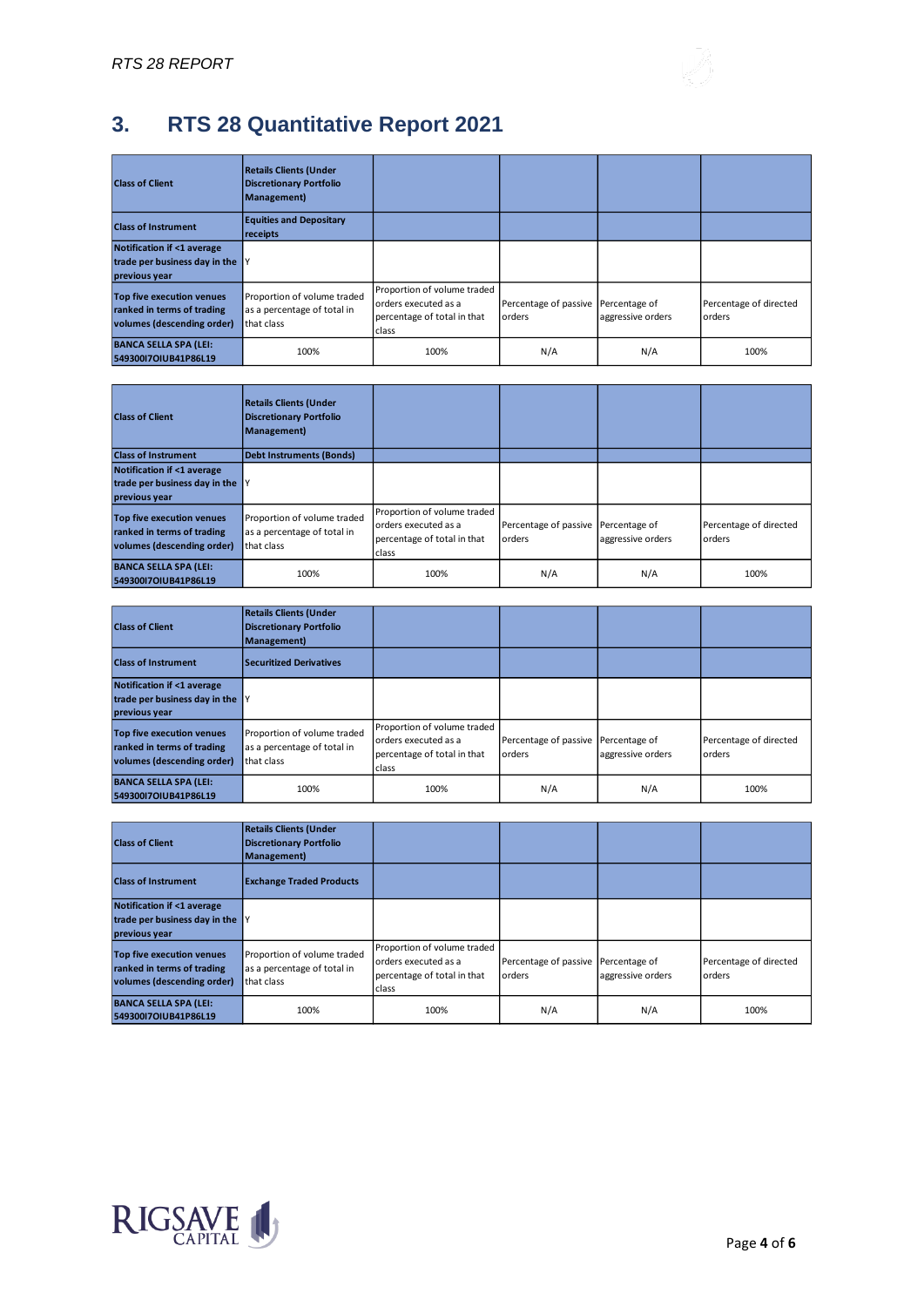### *RTS 28 REPORT*

| <b>Class of Client</b><br><b>Class of Instrument</b>                                  | <b>Professional Client (Under</b><br><b>Receipt and Transmission of</b><br>Orders)<br><b>Equities and Depositary</b><br>receipts |                                                                                             |                                               |                   |                                  |
|---------------------------------------------------------------------------------------|----------------------------------------------------------------------------------------------------------------------------------|---------------------------------------------------------------------------------------------|-----------------------------------------------|-------------------|----------------------------------|
| <b>Notification if &lt;1 average</b>                                                  |                                                                                                                                  |                                                                                             |                                               |                   |                                  |
| trade per business day in the $ Y $<br>previous year                                  |                                                                                                                                  |                                                                                             |                                               |                   |                                  |
| Top five execution venues<br>ranked in terms of trading<br>volumes (descending order) | Proportion of volume traded<br>as a percentage of total in<br>that class                                                         | Proportion of volume traded<br>orders executed as a<br>percentage of total in that<br>class | Percentage of passive Percentage of<br>orders | aggressive orders | Percentage of directed<br>orders |
| <b>BAADER BANK AG (LEI:</b><br>529900JFOPPEDUR61H13)                                  | 97,16                                                                                                                            | 98,04                                                                                       | N/A                                           | N/A               | 100%                             |
| <b>INTERMONEY VALORES SV</b><br>SA (LEI:<br>529900GS9BX04BZ5JP94)                     | 2,84                                                                                                                             | 1,96                                                                                        | N/A                                           | N/A               | 100%                             |

| <b>Class of Client</b>                                                                       | <b>Professional Client (Under</b><br><b>Receipt and Transmission of</b><br>Orders) |                                                                                             |                                               |                   |                                  |
|----------------------------------------------------------------------------------------------|------------------------------------------------------------------------------------|---------------------------------------------------------------------------------------------|-----------------------------------------------|-------------------|----------------------------------|
| <b>Class of Instrument</b>                                                                   | <b>Debt Instruments (Bonds)</b>                                                    |                                                                                             |                                               |                   |                                  |
| <b>Notification if &lt;1 average</b><br>trade per business day in the $ Y $<br>previous year |                                                                                    |                                                                                             |                                               |                   |                                  |
| Top five execution venues<br>ranked in terms of trading<br>volumes (descending order)        | Proportion of volume traded<br>as a percentage of total in<br>that class           | Proportion of volume traded<br>orders executed as a<br>percentage of total in that<br>class | Percentage of passive Percentage of<br>orders | aggressive orders | Percentage of directed<br>orders |
| <b>BAADER BANK AG (LEI:</b><br>529900JFOPPEDUR61H13)                                         | 50,23                                                                              | 55,74                                                                                       | N/A                                           | N/A               | 100%                             |
| <b>OPPENHEIMER EUROPE LTD</b><br>(LEI - 213800CH6IZ9J98PIS59)                                | 37,52                                                                              | 36,07                                                                                       | 100%                                          | N/A               | N/A                              |
| <b>BLOOMBERG TRADING</b><br><b>FACILITY BV</b>                                               | 12,14                                                                              | 8,2                                                                                         | 100%                                          | N/A               | N/A                              |

| <b>Class of Client</b>                                                                | <b>Professional Client (Under</b><br><b>Receipt and Transmission of</b><br>Orders) |                                                                                             |                                               |                   |                                  |
|---------------------------------------------------------------------------------------|------------------------------------------------------------------------------------|---------------------------------------------------------------------------------------------|-----------------------------------------------|-------------------|----------------------------------|
| <b>Class of Instrument</b>                                                            | <b>Securitized Derivatives</b>                                                     |                                                                                             |                                               |                   |                                  |
| Notification if <1 average<br>trade per business day in the $ Y $<br>previous year    |                                                                                    |                                                                                             |                                               |                   |                                  |
| Top five execution venues<br>ranked in terms of trading<br>volumes (descending order) | Proportion of volume traded<br>as a percentage of total in<br>that class           | Proportion of volume traded<br>orders executed as a<br>percentage of total in that<br>class | Percentage of passive Percentage of<br>orders | aggressive orders | Percentage of directed<br>orders |
| <b>BAADER BANK AG (LEI:</b><br>529900JFOPPEDUR61H13)                                  | 100%                                                                               | 100%                                                                                        | N/A                                           | N/A               | N/A                              |

| <b>Class of Client</b>                                                                | <b>Professional Client (Under</b><br><b>Receipt and Transmission of</b><br>Orders) |                                                                                             |                                               |                   |                                  |
|---------------------------------------------------------------------------------------|------------------------------------------------------------------------------------|---------------------------------------------------------------------------------------------|-----------------------------------------------|-------------------|----------------------------------|
| <b>Class of Instrument</b>                                                            | l Funds                                                                            |                                                                                             |                                               |                   |                                  |
| Notification if <1 average<br>trade per business day in the Y<br>previous year        |                                                                                    |                                                                                             |                                               |                   |                                  |
| Top five execution venues<br>ranked in terms of trading<br>volumes (descending order) | Proportion of volume traded<br>as a percentage of total in<br>that class           | Proportion of volume traded<br>orders executed as a<br>percentage of total in that<br>class | Percentage of passive Percentage of<br>orders | aggressive orders | Percentage of directed<br>orders |
| <b>BAADER BANK AG (LEI:</b><br>529900JFOPPEDUR61H13)                                  | 100%                                                                               | 100%                                                                                        | N/A                                           | N/A               | N/A                              |